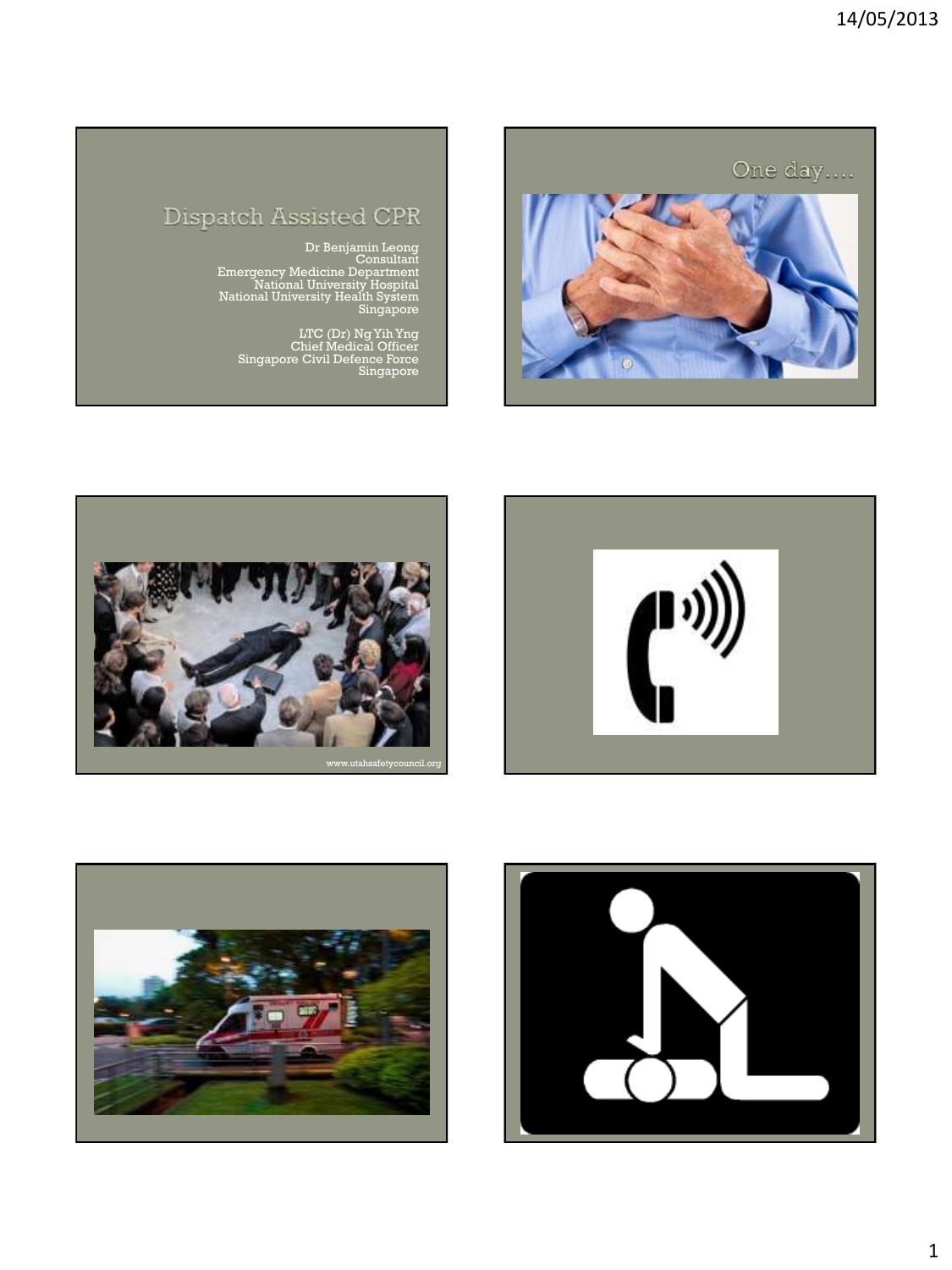

Straits Times - next day

"Man dies due to slow ambulance response"

# What went wrong???





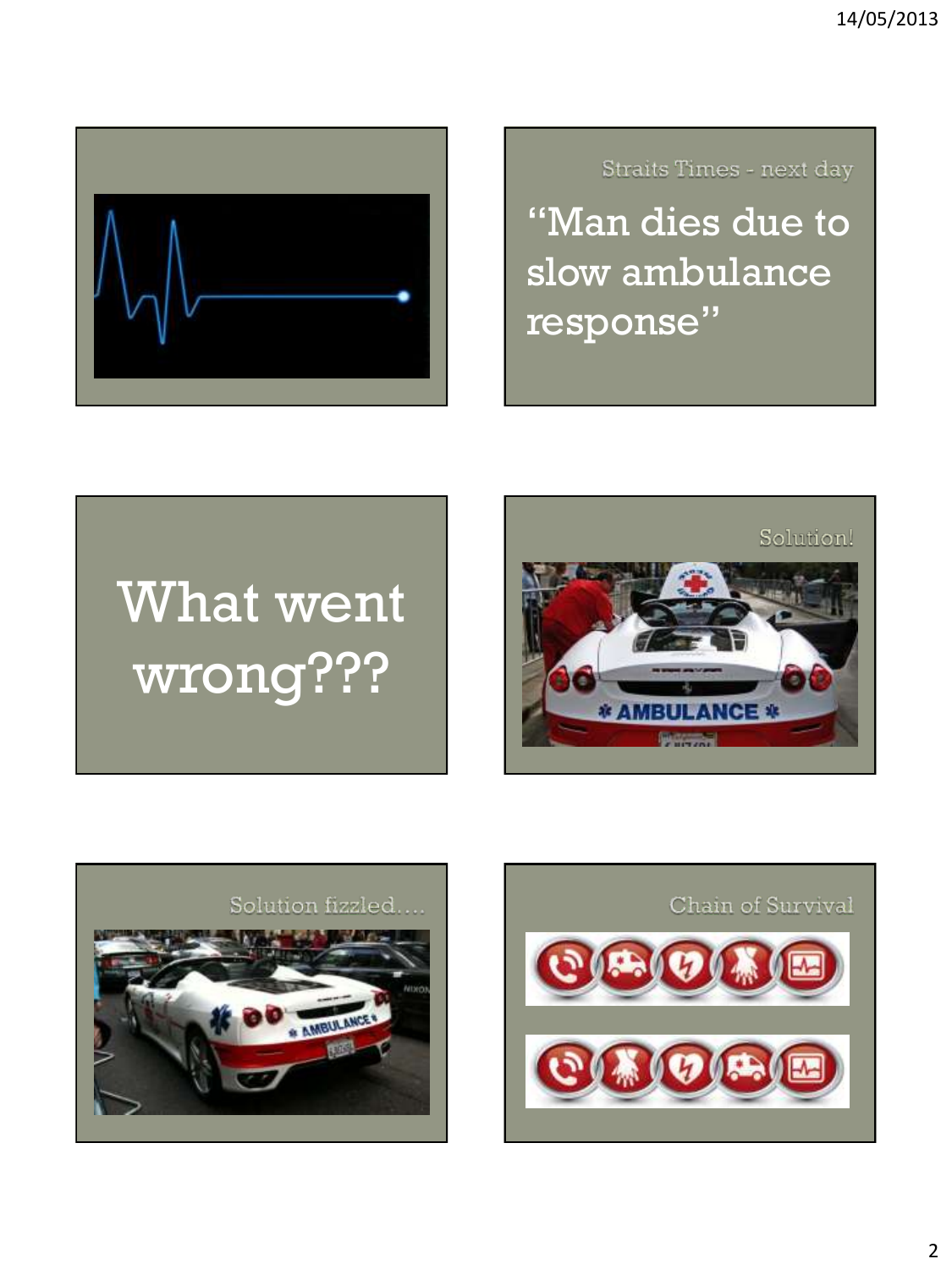

#### True First Responder

#### First point of contact

995

#### Significance of Dispatch

 Call taking is the first link in the chain of survival Especially important in time-sensitive situations

• "Golden Hour Quintet"

- Out of Hospital Cardiac Arrest
- Acute Myocardial Infarct
- Stroke
- Acute Respiratory Failure
- Major Trauma

#### Dispatch CPR

Identify that CPR is needed Start CPR – by the bystander CPR instructions Stay on the line till EMS arrives

#### Identify that CPR is needed

Not the same as identifying cardiac arrest Some may actually not be in cardiac arrest

- But it's ok
- Key Questions
- Is he conscious?
- Is he breathing normally?
- If both "no": Start CPR

#### "Is he/she conscious?"

#### Yes/No

Unsure

- "I don't know, he eyes are open"
- "He eyes are moving from side to side"
- "How do I check?"
- "Does he respond to his name?"
- "Is he talking or moving?"
- "Can I talk to him?"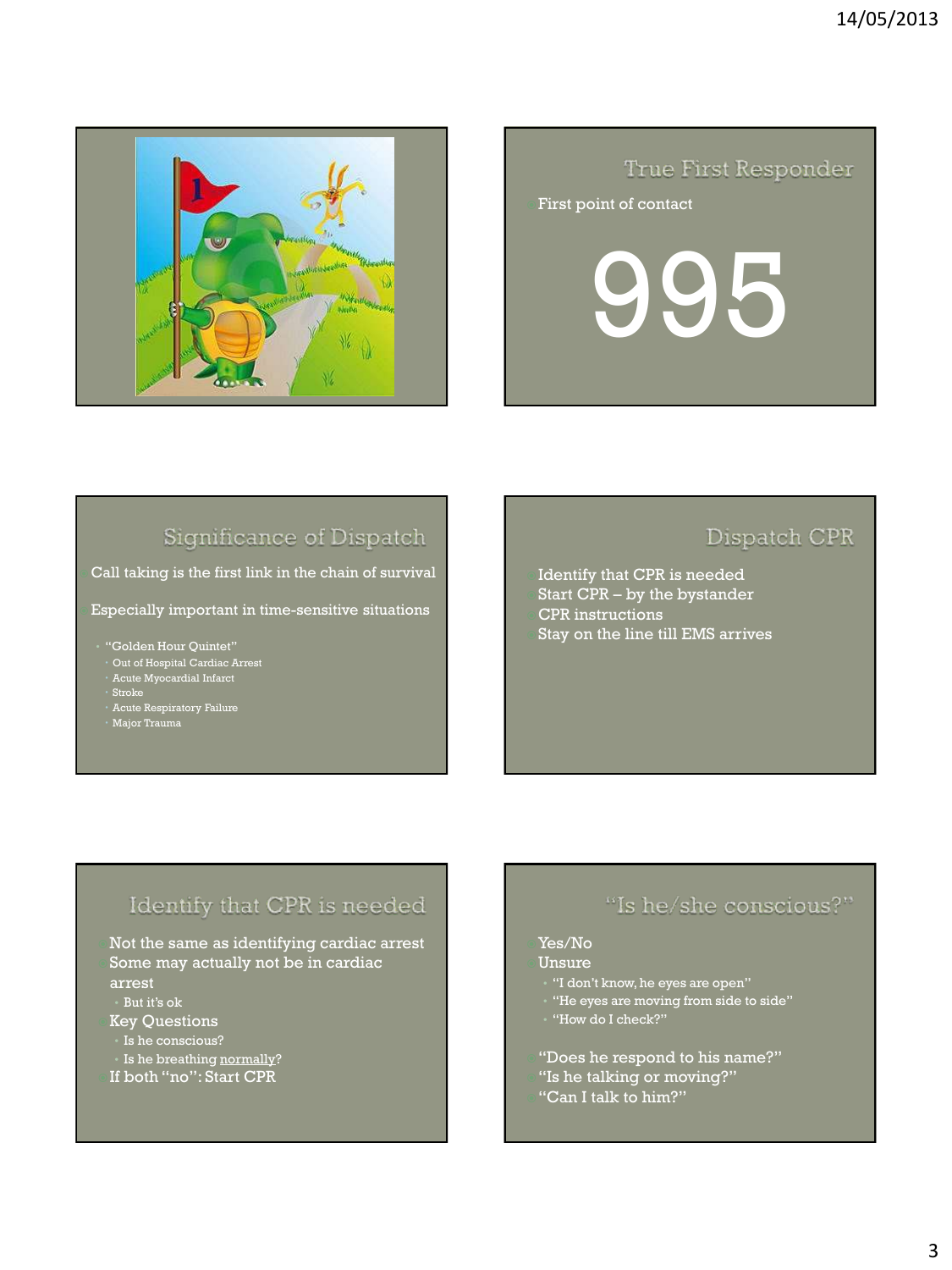#### "Is He/She Breathing NORMALLY?"

 YES  $N$ O  $\rightarrow$  (AHA Guidelines) START CPR **UNSURE** 

- Can you imitate the breathing sound?
- Is it shallow or slow?
- Put the phone next to his mouth so I can hear it

 Useful keywords – "Groaning", "Gasping" "Moaning", "Shallow", "Slow"

 START CPR unless normal breathing is confirmed!

#### "Is he breathing?"

This is NOT a good way to ask about breathing.

 Most people will assume any movement to be equivalent to breathing, delaying recognition of cardiac arrest

 Agonal breathing, which is the slow shallow breathing of a dying person can go on for several minutes after cardiac arrest.

 Starting CPR only when there is no breathing is TOO LATE!

#### **Start CPR**

- Instruct the caller to start CPR • Not asking.
- "I need you to start CPR now"

#### Don't ask for permission

- "Is there anyone who would like to do CPR, please?
- "Would you like to help?"
- "Can you do CPR?
- "Are you sure you don't want to do CPR?"

This person needs CPR.

I need you to perform CPR.

I need you to perform CPR to save his life.

#### **CPR** instructions

Put phone on speaker mode

- Position the patient
- Lay the patient on the floor if possible Position the caller
- Kneel beside the patient
- Position the hands
- Left hand on the centre of the chest, between the nipples
- Right hand on top of the first
- Straighten elbows

#### **CPR** instructions

- Pump fast at least 100 beats a minute • Count with me "1,2,3,4….10"
- Pump deep at least 5 cm
- Allow chest to completely relax between pumps
- Do not stop
- If there is another person beside you, you should take turns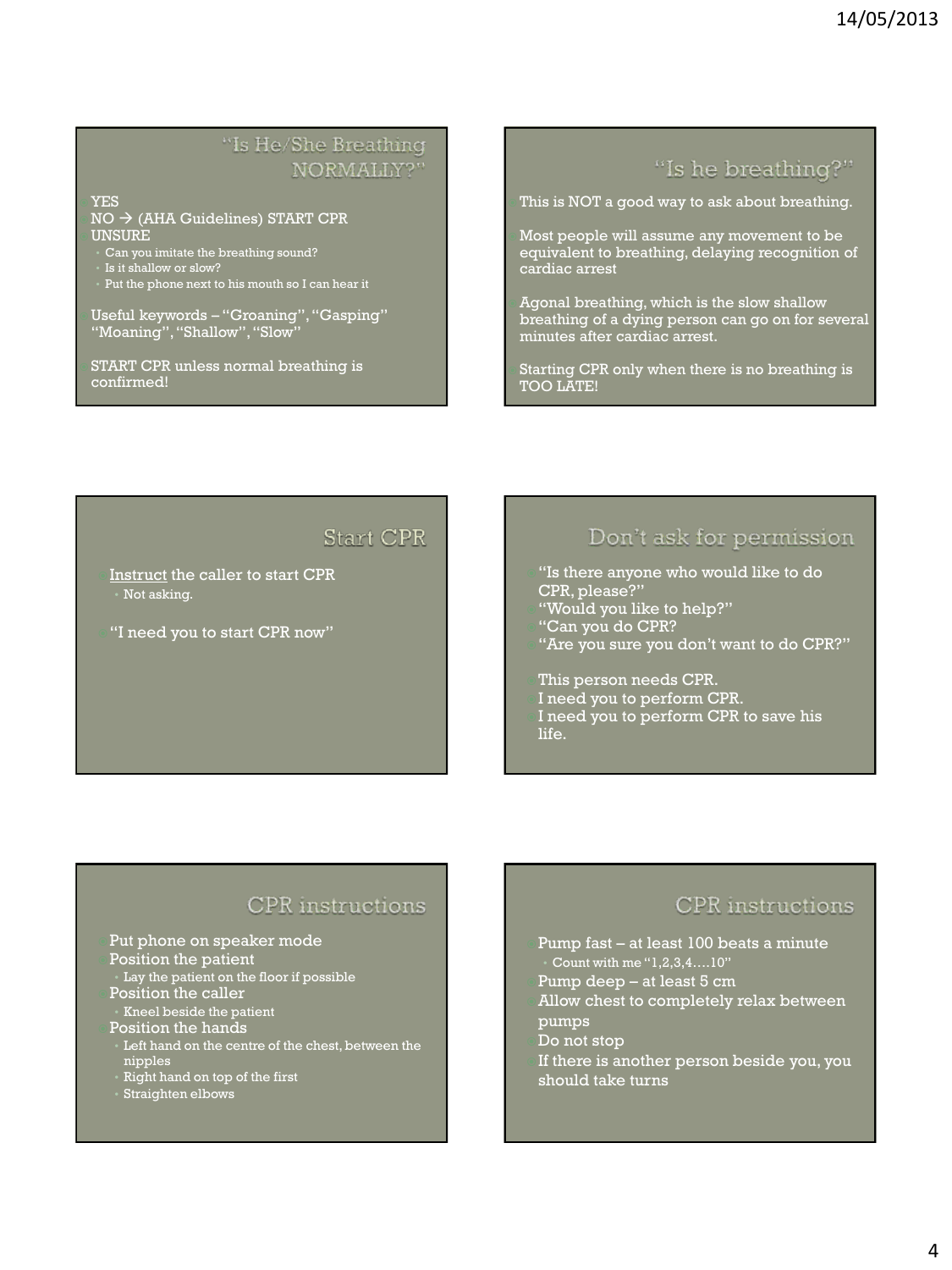## Be Consistent !!

#### **Using Protocol/Script**

- Always use a standard script/protocol
- Having to think about what to say always takes MORE time
- Ad-libbing often leads to missed instructions, missed diagnoses, poorer CPR
- Its hard to improve performance if you keep changing the way you do it
- Its like bowling, shooting or playing darts have the same delivery for every call!





VERY CALM, GOOD CALL.



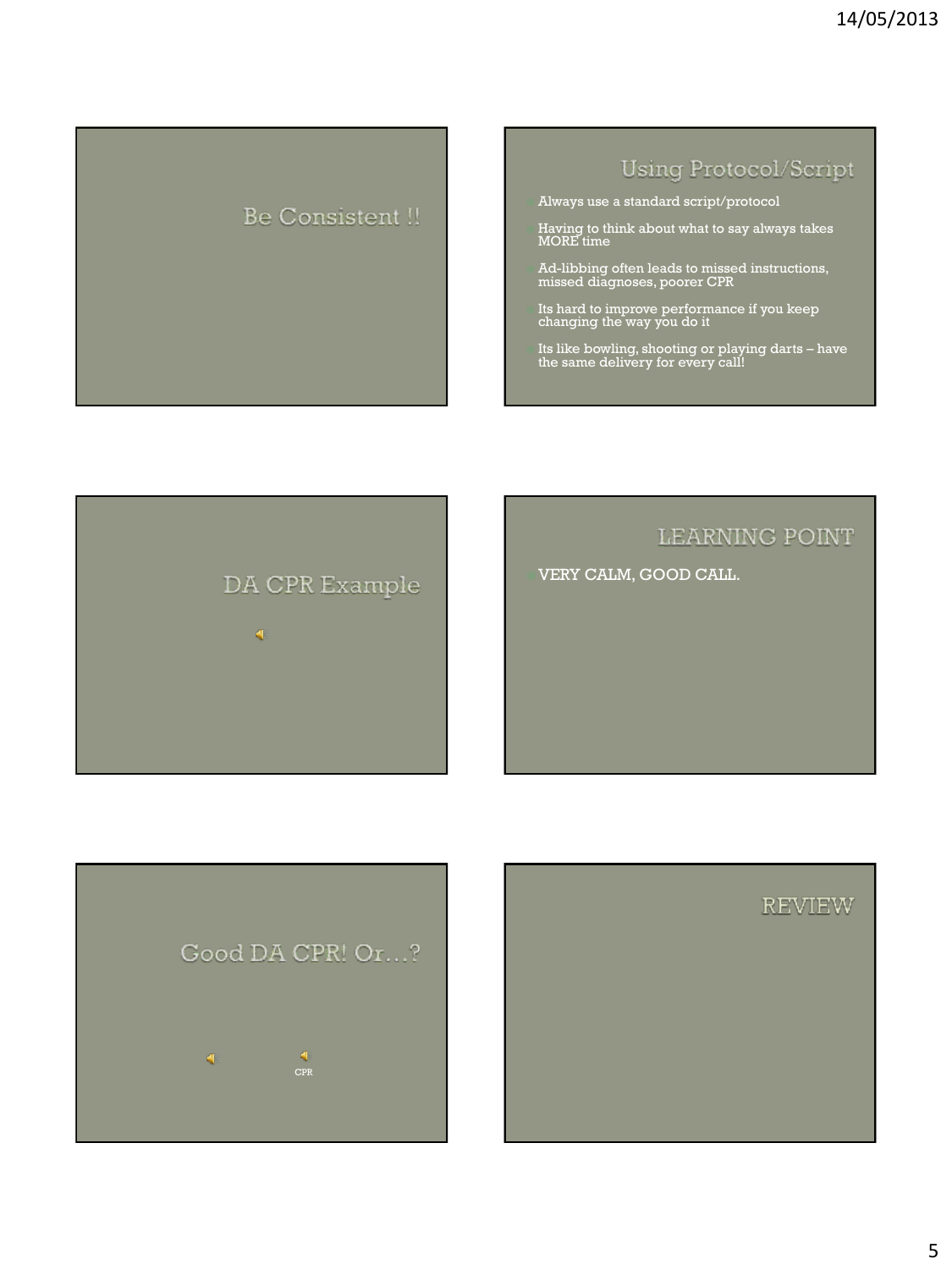#### LEARNING POINT

 $1,2,3...9,10,$  UP"

# Good DA CPR! Or...?  $d\mathbb{H}^2 = d\mathbb{H}^2 + d\mathbb{H}^2 + d\mathbb{H}$



### LEARNING POINT

PAI RATE TOO SLOW



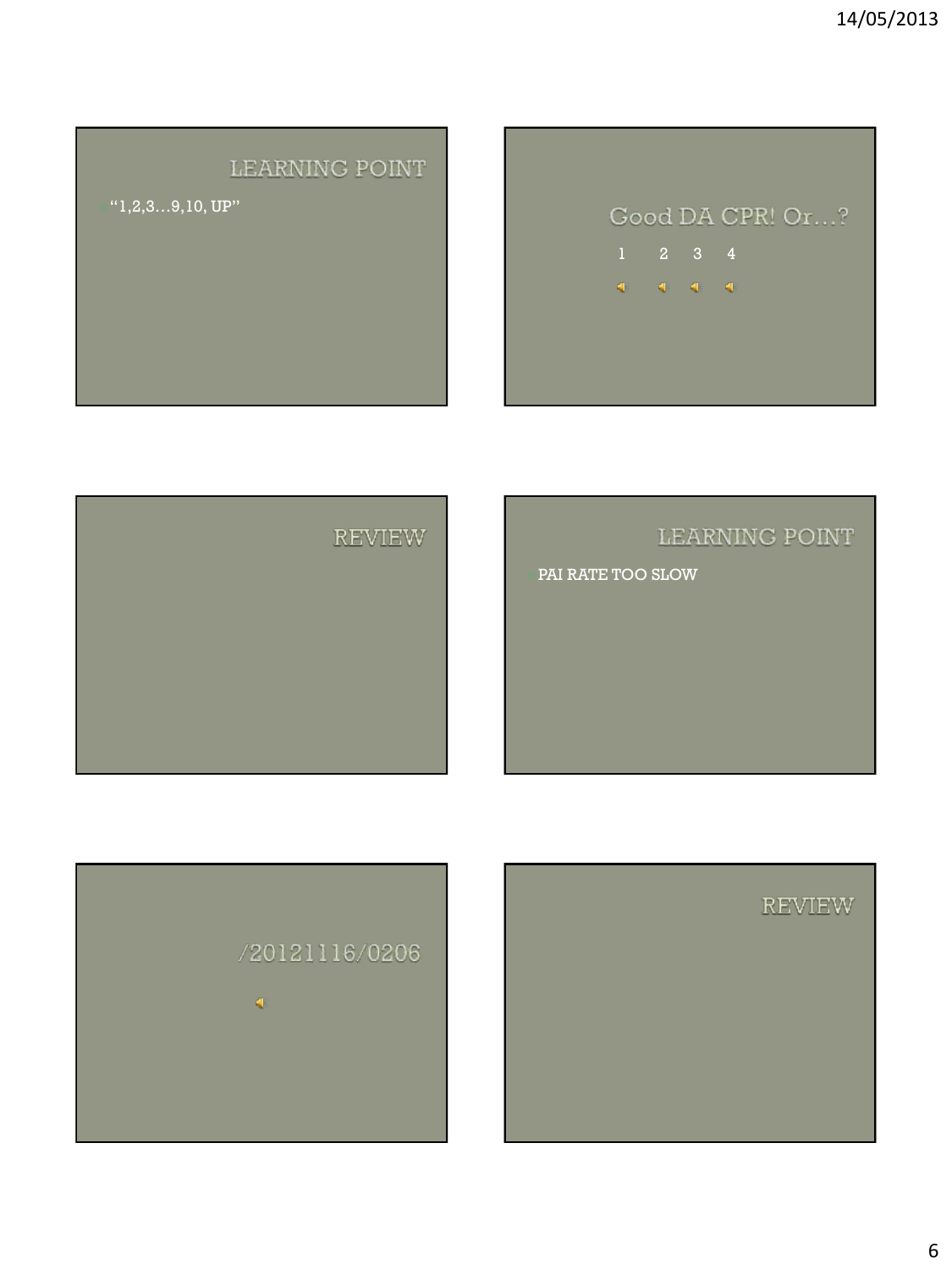#### LEARNING POINT

**REVIEW** 

EXCELLENT PATIENCE AND EFFORT. PERSISTENT IN GUIDING CALLER TO DO CPR.

#### LEARNING POINT

Good DA CPR! Or...?

 $\mathbf{q}_i$ 

40.00

"PLEASE CALL BACK IF PT BECOMES UNRESPONSIVE OR STOP 'BREATHING'." CHECK FOR BREATHING NORMALLY

#### Troubleshooting

#### "They are reluctant to start CPR"

Everyone who hasn't started CPR already IS RELUCTANT to help because

- They don't know what to do
- They are panicky
- They are afraid to do the wrong thing

You MUST tell them what to do.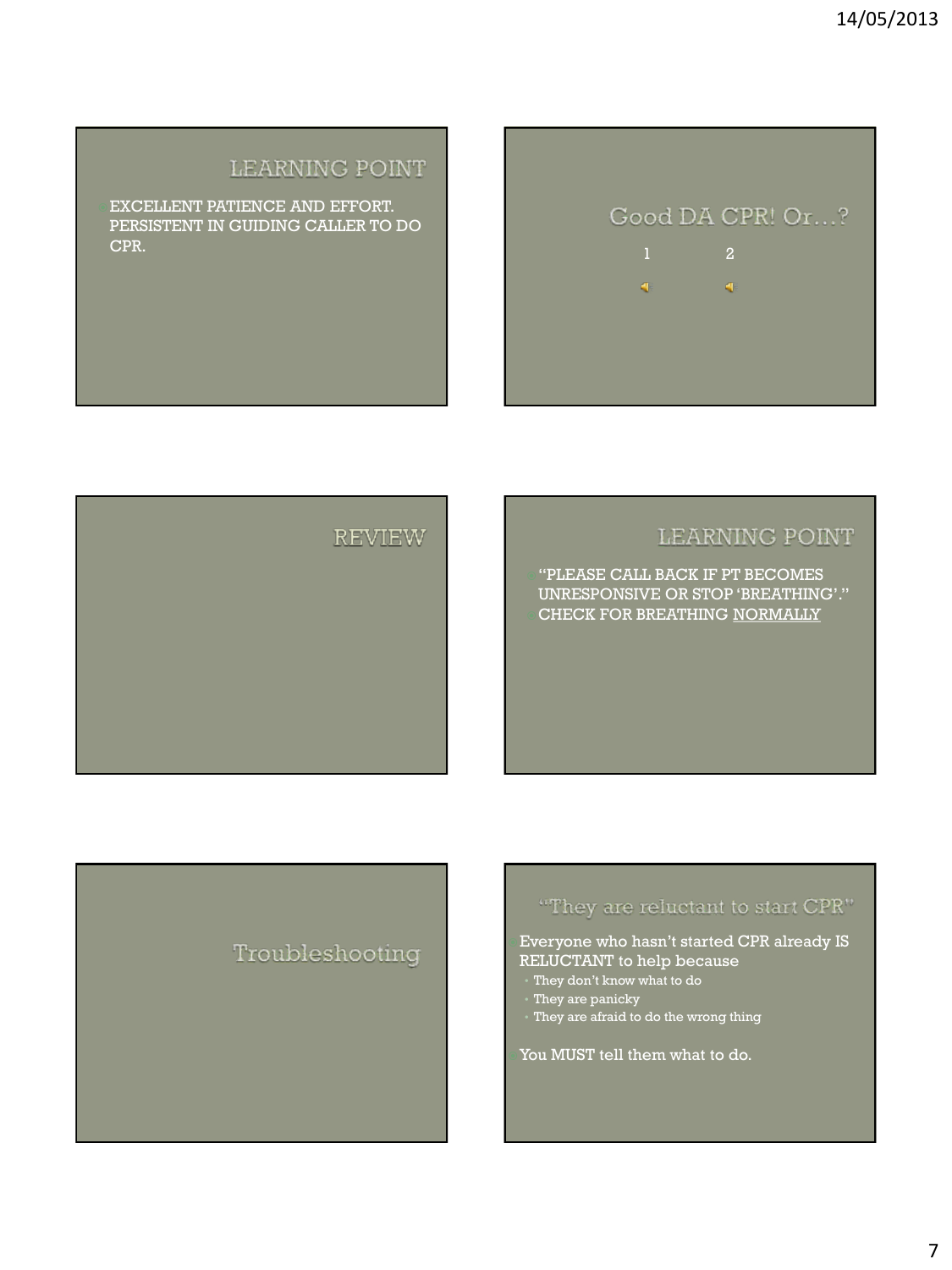#### Why didn't they want to do CPR?

"But he's a guy" <female caller> "She just vomited"

- Performing mouth-to-mouth is a barrier for bystanders to start CPR and in initial rescue efforts, uninterrupted FAST and HARD compressions are more important
- Chest compressions will also draw some air into the lungs
- "Don't worry, I just need you to do chest compressions. There is no need to do mouth to mouth."

#### Barriers to CPR

- "Can you put him flat on the floor?" "I can't – he's too big"
- "Can you lie him flat somewhere?"
- "He's on a small sofa"
- It's ok. Just put him as flat as you can. We need to do chest compression now."

Don't get stuck by procedure. Some CPR on a bed or sofa is better than NO CPR.

#### Asking Leading questions

- "Confirm ok you don't want to do CPR, right?"
- "His breathing is ok, right?"

#### Who is the best person to do CPR?

The Caller is the most motivated person to help; that's why he/she called. Avoid them passing the phone to another person

#### Who should do the counting? Caller or the call taker?

#### Caller!

Caller doing the counting will provide feedback about their rate of CPR If the call taker counts, he will not know if the caller is tired or is not following the count

#### Us versus You

We need to start CPR

You need to start CPR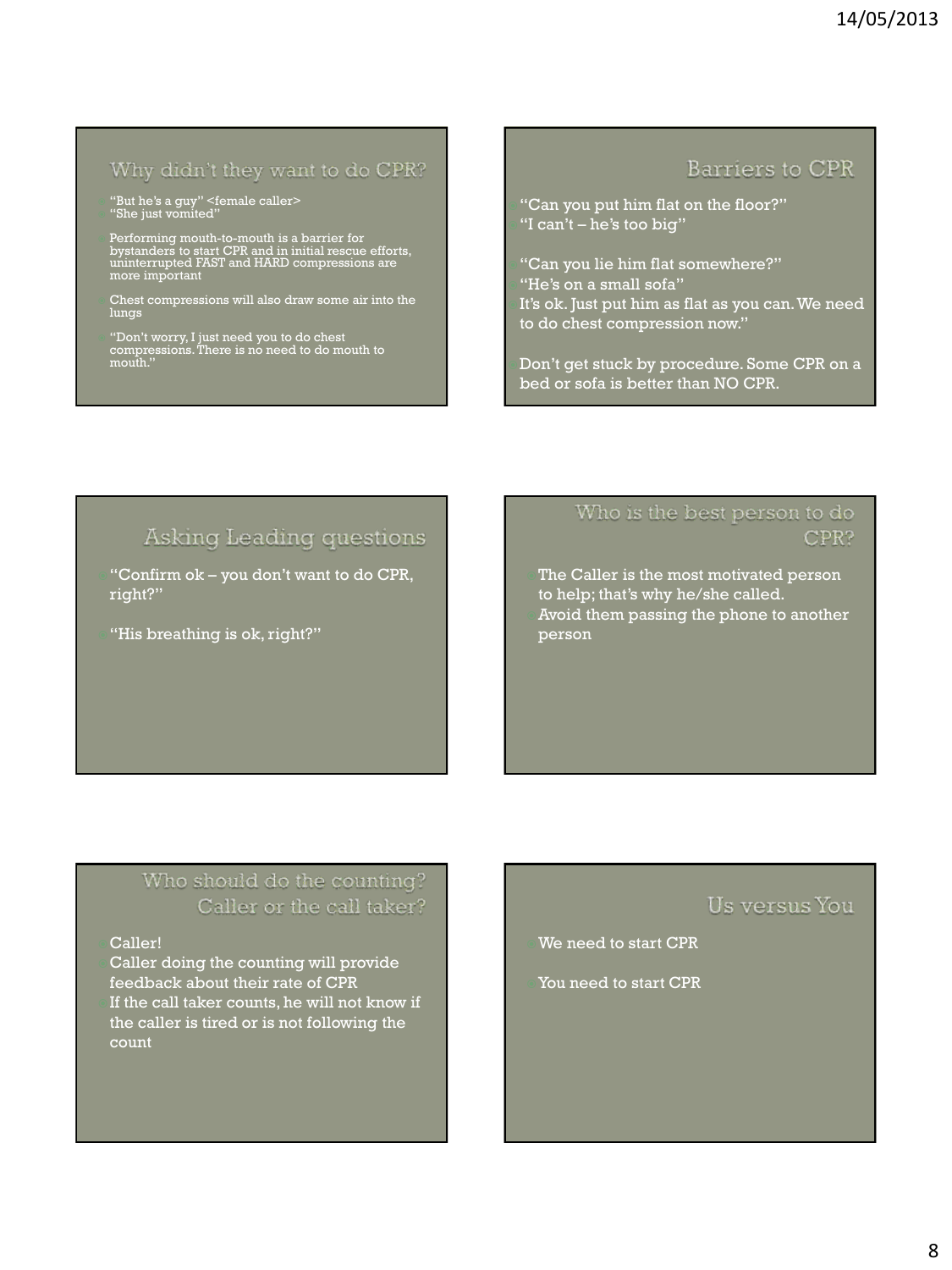



#### **Setting KPIs**

Diagnose and dispatch in 1 minute CPR by the  $2<sup>nd</sup>$  minute Aim for 20% telephone CPR rate (at least)

#### Paste a copy on the table

Sometimes, computer systems do breakdown Keep a copy of vital protocols handy

#### Morale and Rejection

The highest recorded rates of telephone CPR 30-40% (with bystander provide 10- 20% CPR) Even in the best places 50% of callers

will not respond to your efforts

If 20% of bystanders start CPR by themselves, and you can get 20% more to do it over the phone, **60%** still reject you.

#### Abuse

 Telephone callers are sometimes abusive because they are scared, panicked etc Unless it's a prank call or a psychiatric patient, people rarely abuse call centres intentionally

 DON'T personalise the call. The caller is upset about his situation and is lashing out at anything nearby He could be feeling regret and guilt

 The minority should not dictate how you feel about the majority of callers that appreciate what you do!